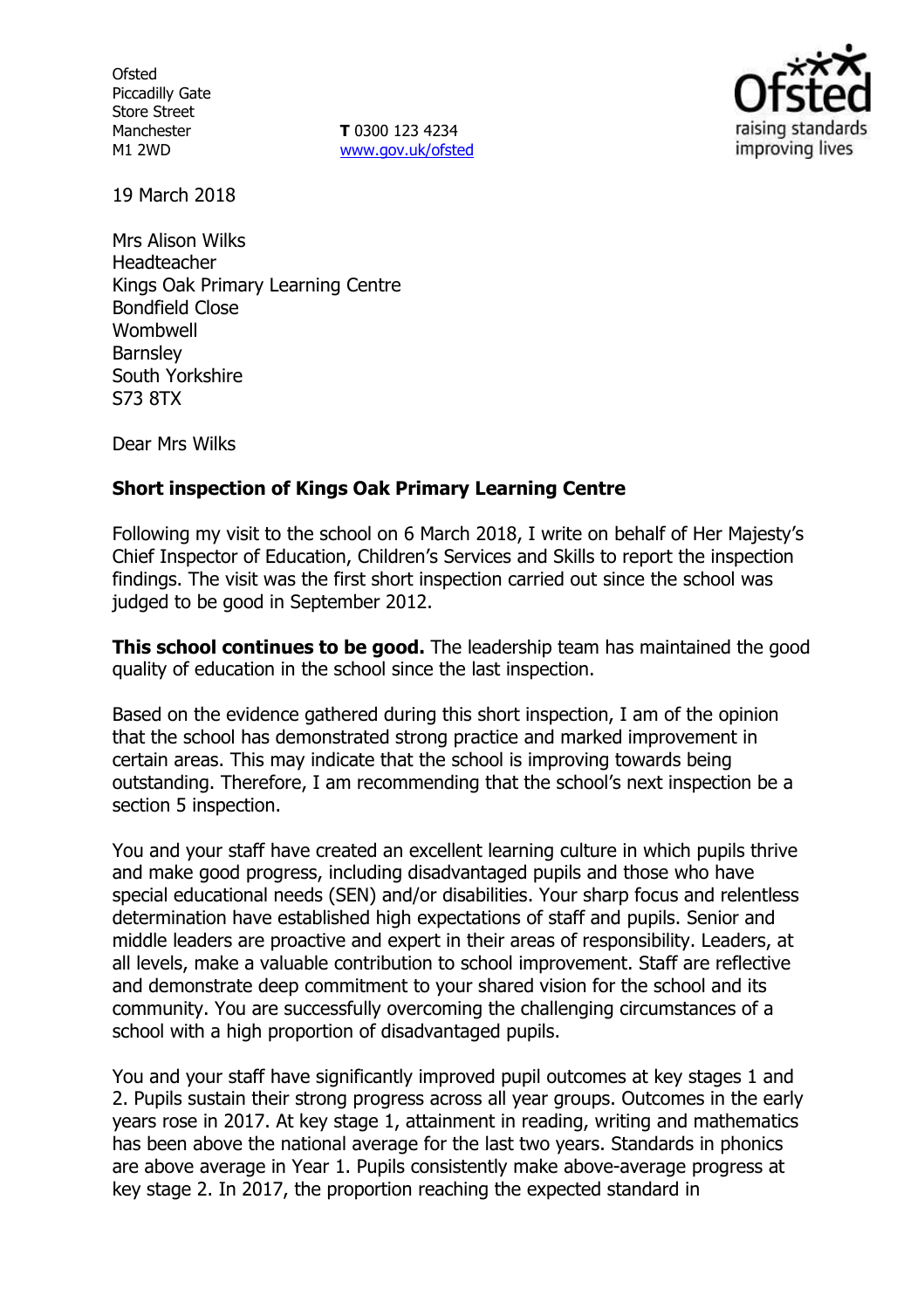

mathematics at key stage 2 was well above the national average. A few pupils are starting to attain the higher standards in the early years and at key stages 1 and 2. This is an area for further improvement.

You and your leadership team have developed a distinctive curriculum that successfully meets the needs and interests of pupils. Pupils develop their key skills well and display positive attitudes to learning. Due to high-quality social and emotional support, those pupils you have identified as vulnerable engage in learning well and make good progress. You use assessment strategically to organise teaching groups and plan learning. You accurately target the needs of individuals and groups. Your effective deployment of skilled teaching assistants accelerates learning. Parents and carers of pupils who have SEN praised the support provided for their children.

The involvement of parents is exceptionally strong. A high proportion participates in the weekly family reading sessions in school. This promotes pupils' reading well. Many parents benefit from parenting classes and healthy eating workshops. These enable them to support pupils' learning and development well.

The previous inspection report asked the school to improve achievement in mathematics. Pupils make strong progress in mathematics at both key stages. High quality leadership and professional development in mathematics have resulted in highly effective teaching and learning.

The report also asked the school to improve the use of computer technology. The innovative sensory room provides pupils with an immersive experience of sight, sound and smell. Teachers' questioning stimulates pupils' responses well and enables them to develop their own ideas for writing in English and in topics across the curriculum. Pupils use tablet computers well to research information and to develop musical skills.

You have reduced absence and persistent absence. However, these remain above the national average.

### **Safeguarding is effective.**

The leadership team has ensured that all safeguarding arrangements are fit for purpose. Staff are vigilant. Regular training ensures a high level of awareness about safeguarding issues. Staff identify and record concerns systematically, and safeguarding leaders follow up issues promptly. Leaders regularly check on the safeguarding actions taken by staff. Staff make referrals promptly and appropriately and work closely with other agencies to ensure that support is timely and relevant. Dedicated school staff work closely with parents. Effective communication with parents supports the positive culture for safeguarding. The school places a high priority on pupils' safety on the internet. For example, a recent assembly discussed the use of inappropriate language on social media.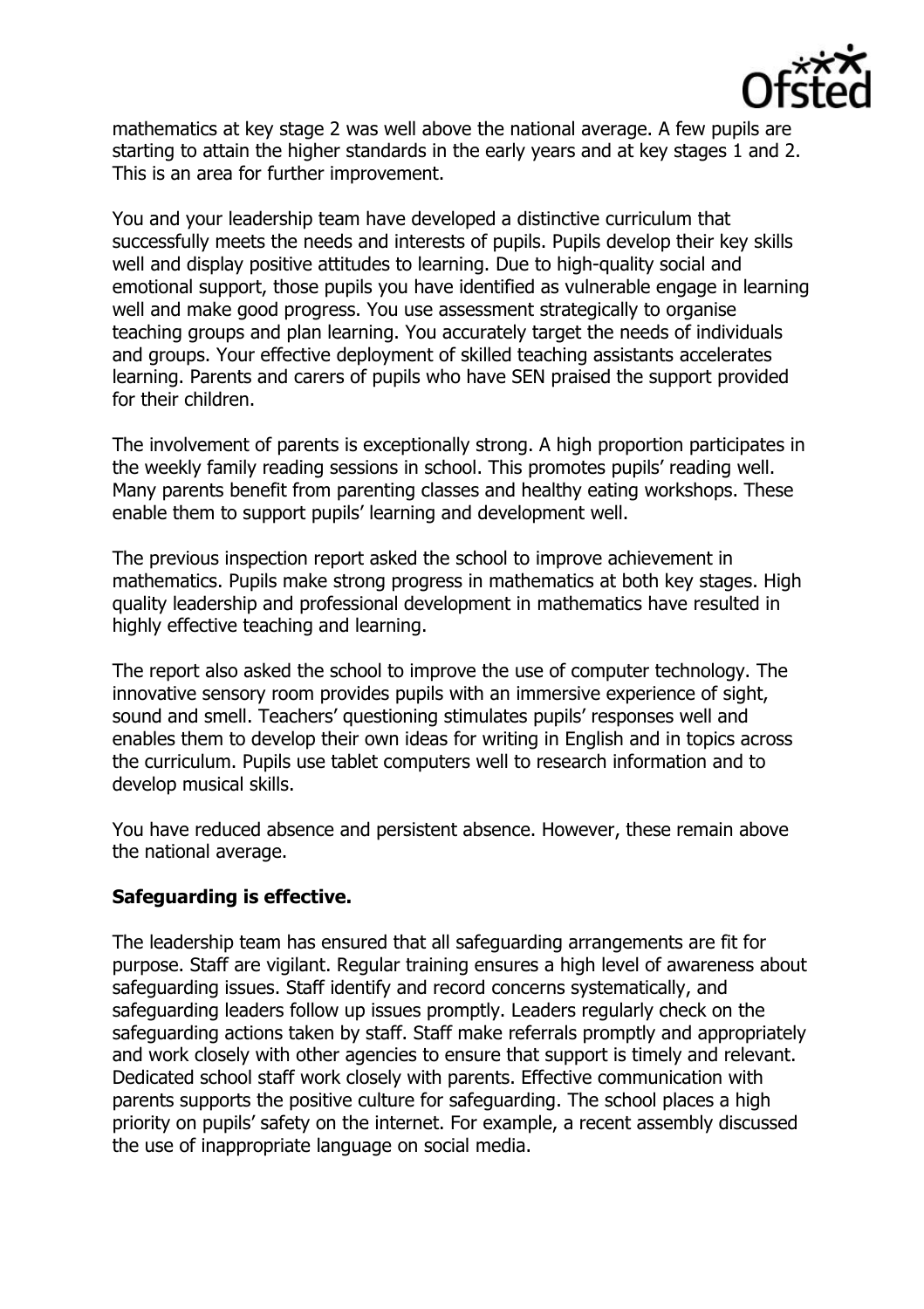

# **Inspection findings**

- Improved attainment and progress at both key stages are due to sustained highquality teaching over time. Teachers use assessment accurately to monitor pupils' progress and to allocate extra support for those not making enough progress. Teaching carefully targets the identified needs of groups and individuals. Pupils respond well to the regular challenges provided by teachers. The large number of skilled teaching assistants enables pupils to receive close and effective guidance during lessons.
- In the early years, the well-organised and stimulating learning environment and a wide range of good-quality learning resources enable children to develop well in all areas of learning, including expressive arts, design and making. Children make good progress in literacy and mathematics. The proportion at a good level of development was close to the national average in 2017. Current children, including disadvantaged children, are making good progress. Good links with parents promote their involvement in children's learning.
- The mathematics curriculum is methodical and systematically builds pupils' knowledge and understanding and their fluency in basic arithmetical skills. Mathematics lessons are purposeful and productive. Pupils effectively apply their knowledge and skills to word problems and to real-life contexts. Pupils concentrate well and work independently in mathematical tasks.
- Effective social and emotional support for those pupils who may be vulnerable has developed their resilience, and they engage well in learning. This contributes to the good progress made by disadvantaged pupils and those who have SEN and/or disabilities. The most able pupils receive extra support, and some are beginning to reach the higher standards. This is an area for further development.
- The curriculum successfully promotes pupils' enjoyment of learning. Teachers choose topics carefully to reflect pupils' needs and interests. Visits and visitors give pupils first–hand experiences that motivate their learning. Topics have practical outcomes that pupils actively contribute to and that parents appreciate, for example, a circus show and a Victorian Christmas market. Pupils learn about other cultures well. Staff focus strongly on authors and reading which successfully promotes enjoyment in reading. Monitoring pupils' learning in foundation subjects is an area for development.
- Staff monitor attendance closely and act promptly to tackle emerging issues. Pupils value the rewards for good attendance. Outreach work by the education welfare officer has contributed to a further reduction in absence in the current year. Absence and persistent absence remain higher than the national average, and the school continues to develop its work to improve the attendance by children from hard-to-reach families.
- Governors have a thorough understanding of the school's strengths and weaknesses. They scrutinise and question the impact of leaders' actions thoroughly. They are fully involved in considering the school's strategic direction. They have an accurate understanding of the priorities for further improvement.